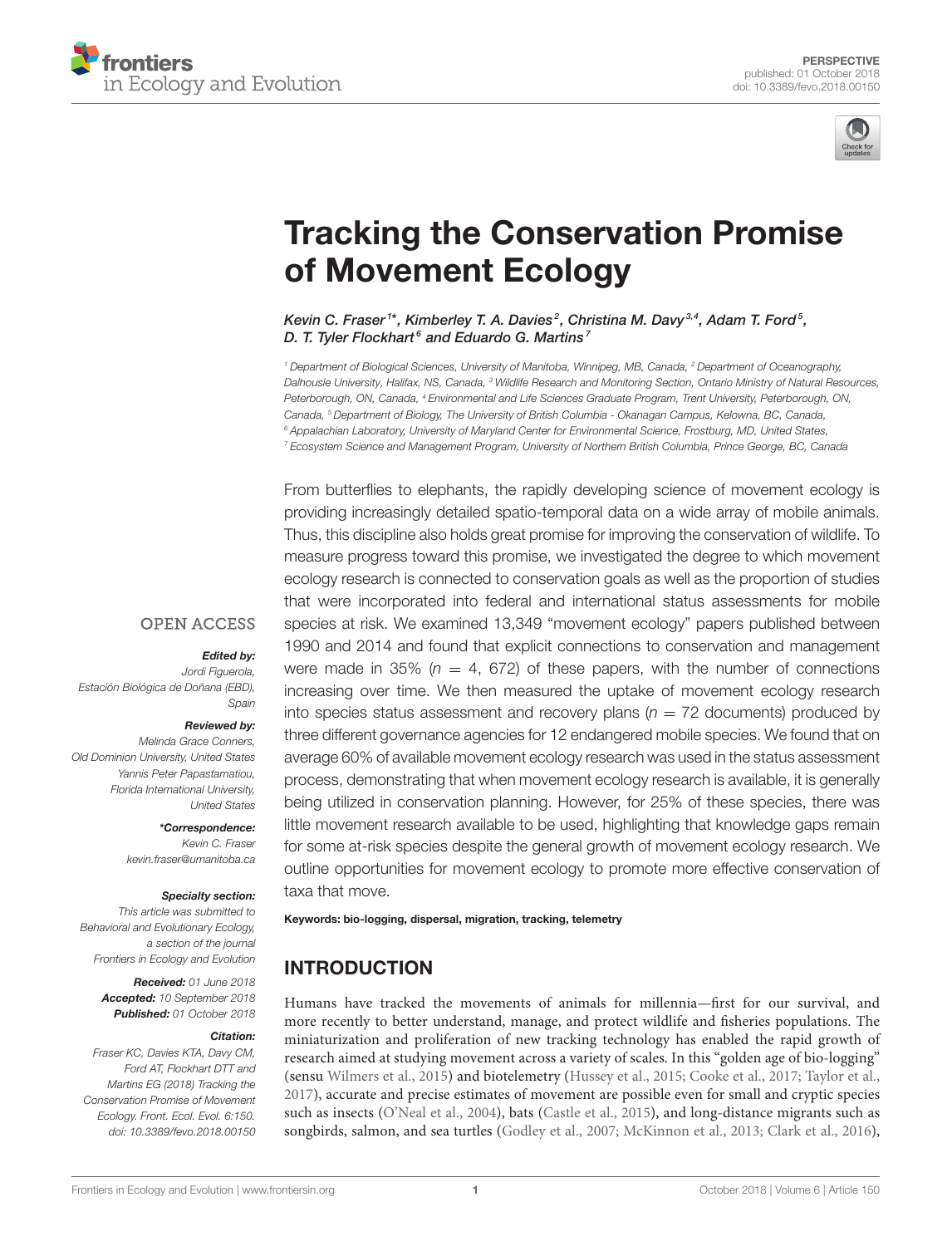giving rise to the rapidly developing field of movement ecology [\(Nathan, 2008\)](#page-6-7). At the same time, the global impact of human activities that alter natural habitats is reducing the ability of animals to move [\(Tucker et al., 2018\)](#page-7-2) and may also be inducing range shifts, thus underlining the critical importance of acquiring baseline data on home ranges and movement patterns.

Improvements in the accuracy and precision of animal tracking have increased knowledge of habitat associations, the extent and use of geographical ranges, migratory pathways, and phenology, as well as interactions between animals and their environment. For example, mule deer (Odocoileus hemionus) are one of the most commonly tagged animals in wildlife studies, yet only recently have researchers determined the details of what turns out to be the longest land-based migration in the conterminous United States [\(Sawyer et al., 2016\)](#page-7-3). Similarly, [\(Hu et al., 2016\)](#page-6-8) describe novel techniques to measure the cryptic flows of trillions of migrating insects at high attitude. In addition to helping to better understand how animals navigate and time their movements through space, movement ecology has the potential to inform management and policy decisions with conservation outcomes. By providing increasingly detailed information on the spatio-temporal movements of mobile species (from insects to whales), at the individual and/or population level, movement ecology research can provide data that could be used to inform conservation status assessments, for dynamic management [\(Allen and Singh, 2016\)](#page-6-9), or to increase protected areas to better encapsulate the range and extent of animal movement [\(Coristine et al., 2018\)](#page-6-10).

Realizing the promise of movement ecology requires effective integration of movement data at relevant scales to inform conservation policy [\(Hays et al., 2016\)](#page-6-11). The field of movement ecology seeks to identify the scale at which movement occurs [\(Allen and Singh, 2016\)](#page-6-9). Scale is often associated with a geography over which an organism may range but the geographic range is only interpretable over some timescale relevant to life history. For example, daily foraging movements can occur within a small breeding territory of less than a hectare relative to seasonal migrations that occur across continents (Runge et al., [2014\)](#page-7-4). Conservation biologists link the scale and structure of movement to demography that ultimately contributes to population dynamics [\(Sample et al., 2018\)](#page-7-5). Practitioners can then frame policy to prioritize actions (e.g., dynamic site closures across space and time; e.g., [Hoop et al., 2015\)](#page-6-12) to reach management and conservation objectives, identify intra-, and trans-boundary conservation partners [\(López-Hoffman et al.,](#page-6-13) [2009\)](#page-6-13).

Here, we evaluate the conservation promise of movement ecology by addressing three objectives. First, we quantify the degree to which researchers explicitly link their movement ecology research to conservation and management through the use of key words. Second, we quantify the incorporation of the movement ecology literature into species assessments for national and international organizations. Third, we consider future directions for the integration of movement ecology and conservation policy that could promote the effective management and recovery of threatened species.

# HOW EXPLICITLY IS MOVEMENT ECOLOGY RESEARCH LINKED TO CONSERVATION APPLICATIONS?

There is a prevalent assertion that movement ecology research can inform conservation [\(Barton et al., 2015;](#page-6-14) [Wilmers et al.,](#page-7-0) [2015;](#page-7-0) [Allen and Singh, 2016;](#page-6-9) [Davy et al., 2017\)](#page-6-15). To assess the validity of this claim, we conducted a literature search and found that the term "movement ecology" is mentioned in 13,349 publications between 1990 and 2014 (Web of Science search, **[Figure 1](#page-2-0)**; see **[Supplemental Methods 1](#page-6-16)**). Of these, 4,687 papers (35%) also referenced at least one of four key words related to conservation: "conservation," "management," "recovery," or "protection." Use of these key words increased over time, from inclusion in 4% of papers published in 1990, to inclusion in 44% of papers published in 2014 (**[Figure 1](#page-2-0)**). However, none of these words appear in a key paper framing the discipline of movement ecology and developing a framework for future research [\(Nathan,](#page-6-7) [2008\)](#page-6-7). Clearly, movement ecologists are increasingly seeing the conservation value of their work, so the question then remains: to what extent is this research actually being used by conservation practitioners?

# IS MOVEMENT ECOLOGY RESEARCH INFORMING SCIENCE-BASED POLICY PROCESSES?

We used a case study approach to investigate how movement ecology is fulfilling its potential to inform policy and conservation decision-making, and to highlight the effects of available research on uptake into conservation-related policy processes. One of the primary mechanisms by which movement ecology can become integrated into the policy process is through species assessment and recovery plans. Such plans typically summarize the available scientific information in peer-reviewed literature and then make recommendations based on that knowledge. In the case of transboundary species, multiple jurisdictions, and agencies may assess the same species. This multi-agency approach provides a level of replication to assess the uptake of movement ecology research and an opportunity to understand how different policy frameworks influence uptake.

Our case study focuses on transboundary species occurring across the Canada-USA border. Between 1985 and 2014, Canadian and US agencies and the International Union for Conservation of Nature (IUCN) each published status assessments for 12 of the same transboundary species, all of which are highly mobile ( $n = 38$  documents, **[Table 1](#page-3-0)**). Canada and the USA further developed recovery strategies for these 12 species, which in some cases included multiple plans for the same species by the same agency ( $n = 34$  documents). The species list included a range of taxa (fish, birds, mammals, and reptiles) and ecosystems (aerial, terrestrial, and marine). Each of these 12 species faces threats such as habitat loss and fragmentation that can only be effectively mediated if movement data are available (**[Table 1](#page-3-0)**). We expected that peer-reviewed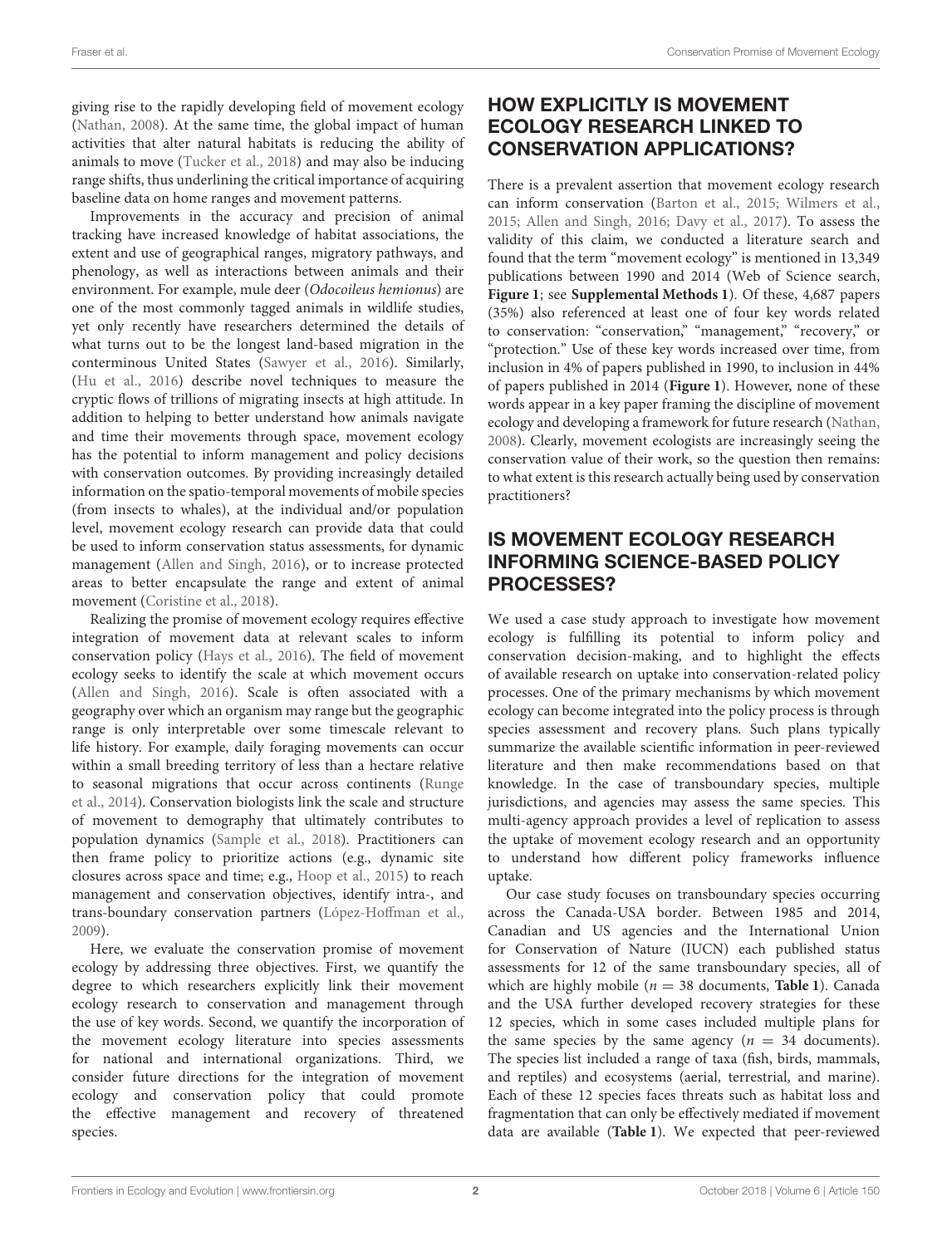

<span id="page-2-0"></span>studies that provided data or knowledge of value to conservation would be included in the assessment process and therefore in the resulting documents. We used the occurrence of movement ecology literature in the bibliographies of species assessment and recovery plans to calculate the uptake of the literature into the policy process.

We quantified the availability of movement ecology literature for our 12 target species by finding the total number of papers listed on Web of Science up to the end of the year 2014 that included the species name and at least one of a suite of keywords related to movement ecology (see **[Supplemental Methods 2](#page-6-16)**). We then assessed the proportion of available movement ecology literature used in the bibliographies of each recovery strategy or status assessment. We only included published studies up to the publication date of the latest status assessment or recovery strategy of each agency to calculate availability (**[Table 1](#page-3-0)**). In the cases where multiple status assessments were published for a species by the same agency/jurisdiction (e.g., the USA published two updates to the original 1987 recovery plans for grizzly bears, Ursus arctos), we used all available assessments in the analysis. This analysis provided two measures for each species: (1) a minimum estimate of the number of movement ecology studies available (i.e., published by the year the assessments and recovery strategies were released), and (2) the proportion of movement ecology papers that were cited in status assessment and recovery strategies.

We found that on average 60% of movement ecology papers per species were used in at least one of the national status assessments, recovery strategies, or IUCN Red List assessments for each of the 12 species we examined (**[Figure 2](#page-4-0)**). There was no significant difference between the proportion of studies included in the recovery plans and status assessments in Canada and the USA (Two-Way ANOVA,  $p > 0.05$ , **[Figure 3](#page-4-1)**). A higher proportion of movement ecology studies were cited in status assessments from the USA and Canada (pooled mean  $0.39 \pm SD$ 0.27) than from the IUCN Red List assessments  $(0.11 \pm 0.11;$ One-Way ANOVA,  $n = 12$ ,  $F = 6.19$ ,  $p = 0.006$ ,  $R^2 = 0.29$ , **[Figure 3](#page-4-1)**). We suggest two potential explanations. First, the IUCN assessments consult fewer studies overall than the federal legislative bodies (e.g., for assessments of the North Atlantic right whales (Eubalaena glacialis), IUCN used 33 references whereas Committee on the Status of Endangered Wildlife in Canada [COSEWIC] status assessment used 158 references). Second, unlike assessment in Canada and the USA, IUCN assessments rely more heavily on changes in population size (under Criterion A: reduction in population size), rather than spatial factors such as range reduction (under Criterion B: geographic range), to which movement ecology is more directly associated.

We next reviewed the COSEWIC status assessments to determine whether the movement-related questions that the policy process explicitly asked were answered (**[Table 1](#page-3-0)**). Status assessments included seven key questions related to movement:

- Is the extent of occupancy (EOO; species range) known?
- Is the area of occurrence (AOO; individual range) known?
- Is the population severely fragmented?
- Are the EOO or AOO in decline?
- Are there extreme fluctuations in EOO or AOO?
- Is habitat area, extent or quality in decline?
- Is rescue through immigration possible and likely?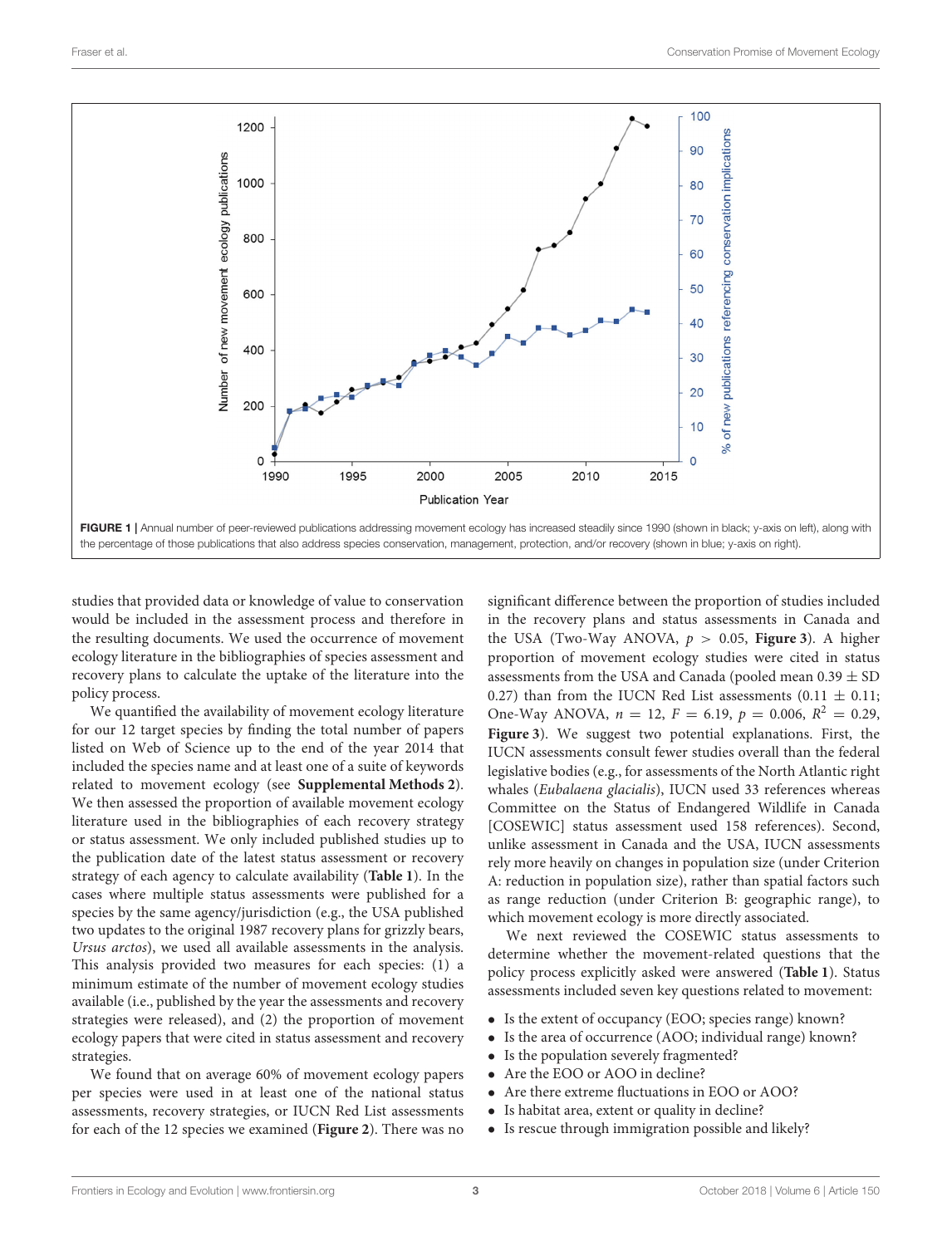<span id="page-3-0"></span>TABLE 1 | Seven movement-related questions asked by federal (Canadian) conservation status assessment processes and level of knowledge (known (yes/no) or unknown) about each question for 12 federally listed species.

|                               | <b>EOO</b><br>known | <b>AOO</b><br>known | Population<br>severely<br>fragmented | Decline in<br><b>EOO/AOO</b> | Decline in habitat<br>area/extent/<br>quality | <b>Extreme</b><br>fluctuations in<br><b>EOO/AOO</b> | Immigration<br>possible and<br>likely | <b>Threats</b>                                               |
|-------------------------------|---------------------|---------------------|--------------------------------------|------------------------------|-----------------------------------------------|-----------------------------------------------------|---------------------------------------|--------------------------------------------------------------|
| <b>Whooping Crane</b>         | Yes                 | Yes                 | <b>No</b>                            | No                           | Yes                                           | <b>No</b>                                           | <b>No</b>                             | Habitat loss, human<br>disturbance                           |
| White Sturgeon                | Yes                 | Yes                 | <b>No</b>                            | <b>No</b>                    | Yes                                           | <b>No</b>                                           | <b>Unknown</b>                        | Habitat loss, prey decline,<br>by-catch, pollution           |
| Short-Tailed<br>Albatross     | Yes                 | Yes                 | <b>No</b>                            | <b>No</b>                    | <b>No</b>                                     | <b>No</b>                                           | N/A                                   | Habitat loss, fishery<br>by-catch, pollutants                |
| Sea Otter                     | Yes                 | Yes                 | <b>No</b>                            | No                           | No                                            | <b>No</b>                                           | <b>No</b>                             | Contamination, fishing gear<br>entanglement, illegal hunting |
| Roseate Tern                  | Yes                 | Yes                 | <b>No</b>                            | Yes                          | <b>No</b>                                     | <b>No</b>                                           | Unknown*                              | Habitat loss, industrial<br>activity                         |
| Piping Plover                 | Yes                 | <b>Unknown</b>      | <b>No</b>                            | Yes                          | Yes                                           | <b>No</b>                                           | Unknown*                              | Predation, human<br>disturbance, habitat loss                |
| North Atlantic Right<br>Whale | Yes                 | Yes                 | <b>No</b>                            | No                           | Yes                                           | <b>No</b>                                           | <b>No</b>                             | Fishing gear and ship strike                                 |
| Marbled Murrelet              | Yes                 | Yes                 | <b>No</b>                            | Yes                          | Yes                                           | <b>No</b>                                           | Unknown*                              | Habitat loss; contaminants;<br>ship traffic                  |
| Grizzly Bear                  | Yes                 | Yes                 | <b>No</b>                            | <b>Unknown</b>               | Yes                                           | <b>No</b>                                           | <b>Unknown</b>                        | Hunting; habitat loss and<br>degradation; fragmentation      |
| Resident Killer<br>Whales     | Yes                 | Yes                 | No                                   | <b>Unknown</b>               | <b>No</b>                                     | no                                                  | No                                    | Prey reduction; habitat<br>disturbance                       |
| Kirtland's Warbler            | <b>Unknown</b>      | <b>Unknown</b>      | <b>No</b>                            | <b>Unknown</b>               | <b>No</b>                                     | <b>No</b>                                           | Yes                                   | Habitat loss and<br>degradation                              |
| Leatherback Turtle            | Yes                 | <b>No</b>           | <b>No</b>                            | Yes                          | Yes                                           | No                                                  | Yes                                   | Habitat loss; pollution                                      |

\*Uncertainty due to the status of outside populations and the potential for immigration. The seven questions are: Is the extent of occupancy (EOO; species range) known? Is the area of occurrence (AOO; individual range) known? Is the population severely fragmented? Are the EOO or AOO in decline? Are there extreme fluctuations in EOO or AOO? Is habitat area, extent or quality in decline? Is rescue through immigration possible and likely?

The technical summaries of the COSEWIC status assessments explicitly address each question in the same format, clearly stating whether each criterion can be addressed, or represents a knowledge gap. Answers to these questions are critical to management because they were required to determine whether a species meets the criteria for listing as a species at risk.

We found evidence that the field of movement ecology is, with only a few exceptions, filling key knowledge demands in species status assessments, and recovery plans (**[Table 1](#page-3-0)**). For every species, the EOO, the level of fragmentation (severe or not), level of fluctuation in EOO and AOO, and the trend in habitat area, extent or quality (declining or not), were known. Less certain were the trends in EOO and AOO and whether or not a rescue effect was possible. The questions were often answered based on one or a few papers [e.g., Roseate Tern (Sterna dougallii), Whooping Crane (Grus americana), White Sturgeon (Acipenser transmontanus), and Killer Whales (Orcinus orca) all had 11 or fewer studies] (**[Figure 2](#page-4-0)**). The absence of an asymptote in **[Figure 2](#page-4-0)** suggests that saturation of movement ecology science in conservation has not yet been reached for any of the 12 species. For some species, critical knowledge gaps remained at the time of status assessment that could be addressed with new movement ecology data. For example, the Kirtland's Warbler assessment noted unknown EOO and AOO (as well as declines in these parameters; see **[Table 1](#page-3-0)**) but recent direct tracking data may contribute to filling these knowledge gaps for this species in future [\(Cooper et al.,](#page-6-17) [2017\)](#page-6-17).

New knowledge may be particularly useful in defining the temporal trends in EOO and AOO. For example, the range of grizzly bears is thought to be shrinking in the U.S. and expanding in northern Canada, potentially due to climate change, but this range shift has not been accurately measured (Committee on the Status of Endangered Wildlife in Canada, [2012\)](#page-6-18). A critical limitation of movement ecology data is the potential illusion of representativeness they create because few animals in the population are tagged [\(Hebblewhite and Haydon, 2010\)](#page-6-19). For example, most studies of migratory birds have sample sizes of <20 individuals [\(McKinnon et al., 2013\)](#page-6-5), thus identifying only a small proportion of critical habitats used by target species. As more individuals are monitored at multiple locations across their distribution, we can improve understanding of population dynamics and habitat use across large geographic scales (Fraser et al., [2012;](#page-6-20) [Stanley et al., 2015\)](#page-7-6).

Our analysis quantifies the fulfillment of the conservation promise and potential of movement ecology research through informing policy processes, such as the status assessment and recovery planning for species at risk. Research focused on regional (i.e., state, province) level wildlife management plans in North America suggested that the putative hallmarks of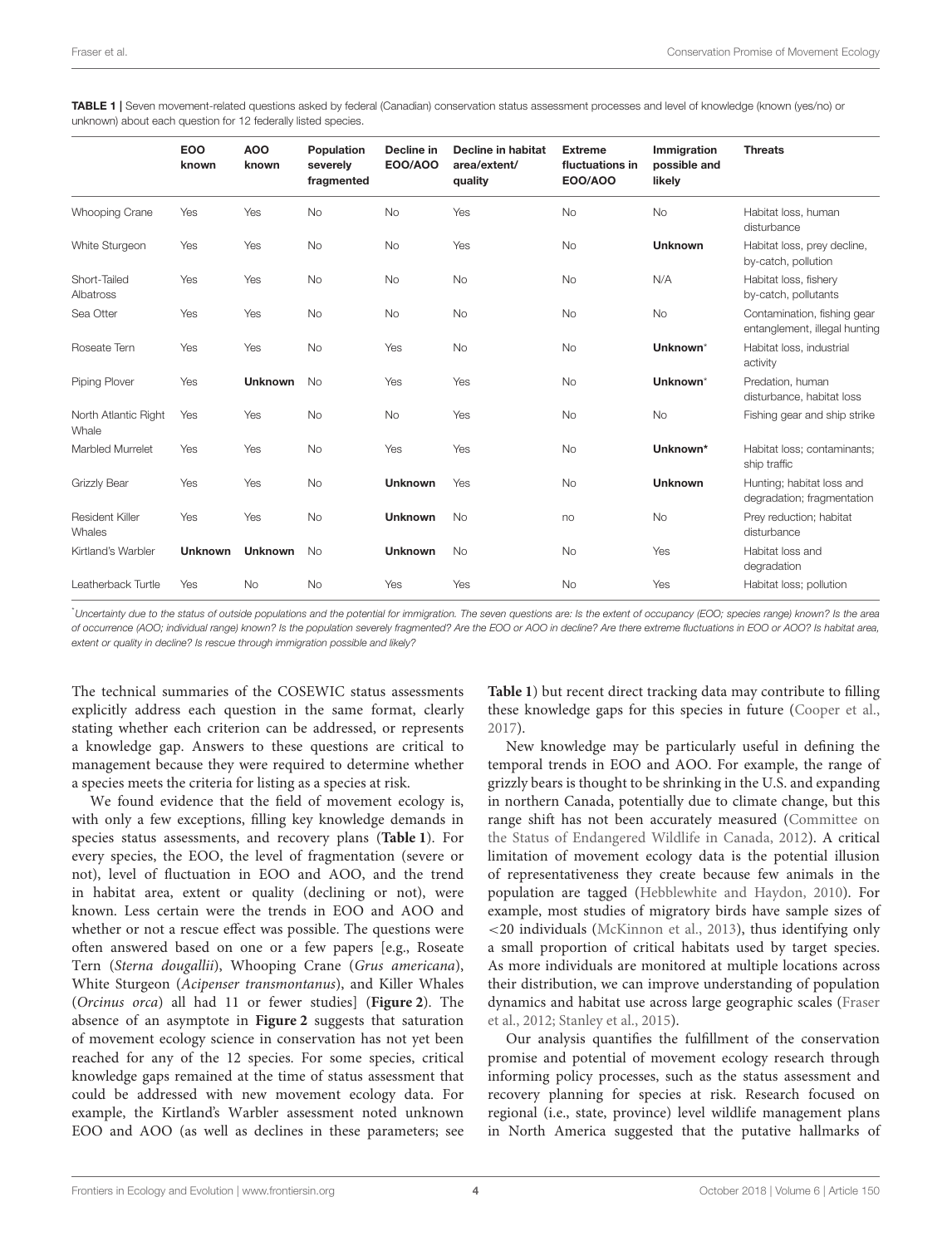

<span id="page-4-0"></span>



<span id="page-4-1"></span>FIGURE 3 | Conservation assessments (open boxes) and recovery plans (shaded boxes) for threatened, transboundary species. Y-axis indicates the proportion of peer-reviewed studies used in conservation assessments to relevant, peer-reviewed studies available, for a subset of 12 species ([Figure 2](#page-4-0)) that have been assessed globally, by the IUCN, federally within the U.S.A., and federally within Canada. Boxes show the first (lower) and third (upper) quartiles; whiskers show adjacent values. Central lines indicate the median value; X indicates the mean.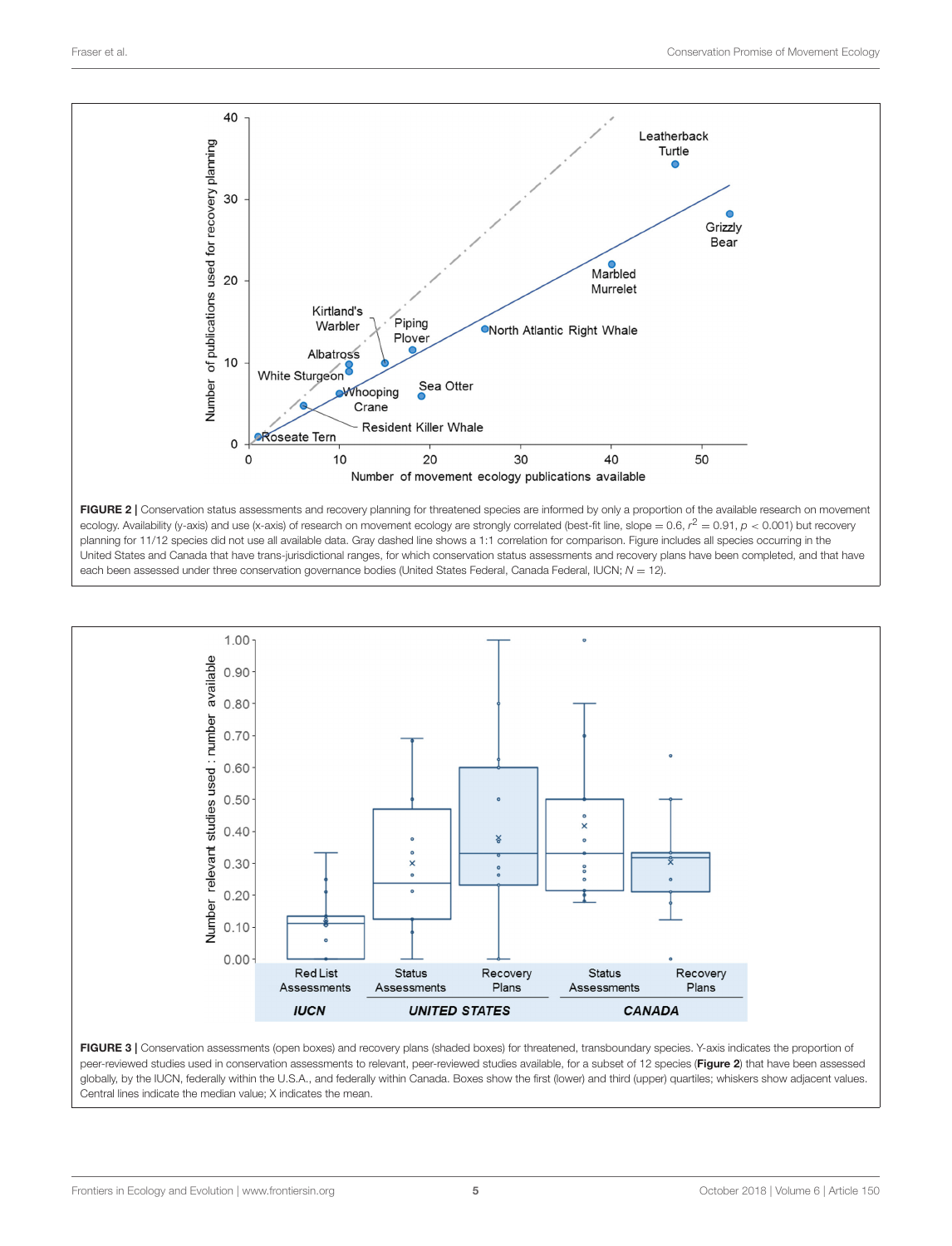Fraser et al. Conservation Promise of Movement Ecology

contemporary science are not being used by management, when this was examined in species that are harvested (Artelle et al., [2018\)](#page-6-21). In contrast, our objective analysis of scientific uptake suggests that the relatively novel science of movement ecology is already and importantly informing the assessment process in wildlife management and conservation nationally and internationally.

# HOW CAN MOVEMENT ECOLOGISTS IMPROVE THE INTEGRATION OF THEIR RESEARCH INTO APPLIED WILDLIFE CONSERVATION?

Two important factors can limit a deeper integration of movement ecology into conservation policy: (1) the findings present in the study are unavailable to the assessment group; and (2) the data are deemed inapplicable or irrelevant to the assessment process. Researchers can increase the uptake of their work by conservation practitioners and policy makers by directly addressing both factors. Accessibility of movement ecology research can be improved by publishing in openaccess journals, by improving the science communication and social media surrounding such studies (Peoples et al., [2016\)](#page-7-7), and by creating lay summaries of their work [\(Brisbois et al., 2018\)](#page-6-22).

Language was not a factor in our case study, but making research results available in the language of relevance to location or species of interest may also increase data application. Promoting movement ecology research through social media [\(Peoples et al., 2016\)](#page-7-7) to maximize exposure to conservation work may also improve uptake, although publications still need to be accessible for this strategy to be effective. Developing a variety of data products that facilitate the communication of results to broader audiences, such as interactive data products, and visualizations [\(Wszola et al., 2017\)](#page-7-8), may increase the use and uptake of movement ecology data into conservation applications. Highly collaborative approaches formed at the beginning of movement ecology research projects that involve managers and multi-stakeholders may be highly effective and limit the need for uni-directional knowledge transfer systems, from science to management [\(Roux et al., 2006\)](#page-7-9). The implementation of a variety of strategies aimed at increasing the speed and amount of uptake of movement ecology research into conservation applications through increasing dialogue and collaboration are bound to be most effective.

Ensuring that movement ecology research contributes directly to solving conservation challenges requires dialogue between researchers, wildlife managers, and policy makers. Improved dialogue can not only increase uptake of research by policy makers, but can also increase uptake of policy makers' science needs by researchers, who can better tailor new movement ecology research to address questions of the greatest value for conservation and management. For example, data collected at a scale that will most benefit management actions will better facilitate the application of movement ecology data to conservation and management [\(Allen and Singh, 2016\)](#page-6-9).

Creating new frameworks for the application of movement ecology is another novel frontier in conservation. Humanwildlife conflicts are on the rise in the airspace, threatening a diverse array of aerial taxa [\(Lambertucci et al., 2015\)](#page-6-23). For example, many threatened migratory songbird species are at risk of collision with buildings, hydro lines, and wind turbines as they journey across North America on their seasonal migrations each spring and fall. In recognition of this developing conservation need, [\(Davy et al., 2017\)](#page-6-15) created a new framework for understanding how organisms move through and use aerial habitats. Applying classic terrestrialbased paradigms of "corridors" to these aerial habitats gives rise to a novel application of movement ecology: quantifying aerial corridors and defragmenting aerial habitats. The utility of this framework for achieving conservation outcomes depends, in part, on knowledge emerging from the movements of organisms through the airscape. For example, recent advances in combined GPS/altimeter data-logging have allowed 3-D tracking of bats moving through complex aerial habitats [\(Roeleke et al.,](#page-7-10) [2016,](#page-7-10) [2018\)](#page-7-11) and tracking small  $\left($ <100 g) vertebrates in realtime from a space-mounted receiver will soon be possible through the implementation of the system [\(ICARUS, 2018\)](#page-6-24). By providing data on the spatiotemporal movements of animals in the airspace, these new systems will generate innumerable opportunities for conservation and dynamic management that targets mass migrations and other diurnal and seasonal periods when numerous taxa are aloft.

Finally, movement ecology underlies existing policies and efforts to enhance population viability for a host of mobile organisms. Large-scale, collaborative conservation initiatives such as the Yellowstone to Yukon Conservation Initiative [Y2Y], Algonquin to Adirondack, Baja to Bering [B2B], Migratory Birds Convention—have animal movement at the heart of their planning strategy. For example, the design of Y2Y is largely based on the movement of grizzly bears through the Rocky Mountains of North America, and B2B is based on the long-distance movements of several species, including gray whale (Eschrichtius robustus) migration along the Pacific Coast of the Americas. An outward-looking approach to movement ecology would link research to these initiatives to identify barriers to movement and opportunities for conservation. Likewise, as signatories to the Convention on Biological Diversity (Convention on Biological Diversity, [2017\)](#page-6-25) strive to implement Aichi Target 11 (17% of terrestrial and inland water areas and 10% of coastal and marine areas be protected by 2020), greater attention is being paid to enhance connectivity through the protected areas network. Access to knowledge of how organisms move through disturbed landscapes to maintain ecological flows among protected areas will help ensure that global commitments to the CBD are biologically meaningful in an era of climate change (Coristine et al., [2018\)](#page-6-10).

# **CONCLUSION**

The lack of basic data on species distributions, habitat requirements, and migratory behavior or movements can be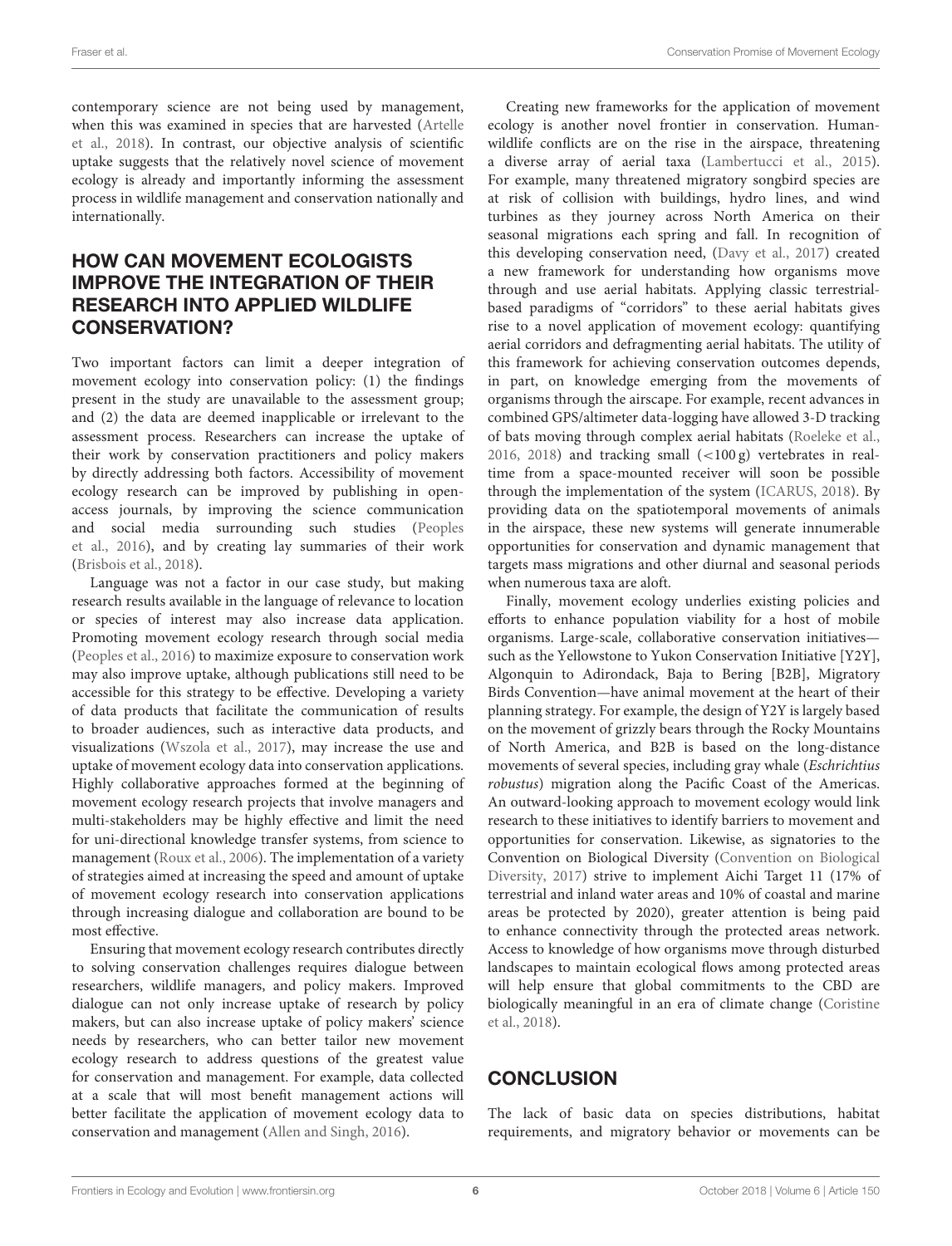obstacles to status assessment and recovery planning for threatened species [\(Parsons, 2016\)](#page-7-12). We have identified important linkages between the production of movement ecology science and the intent to inform the effective conservation and management of highly mobile animals. We found that much of the available movement ecology research for a given species at risk was used in the status assessments we examined, suggesting movement ecology is providing valuable data for improving the conservation of wildlife. However, we show a lack of available movement ecology data for some at-risk species, suggesting that despite a massive increase in movement ecology research, many gaps may remain even for our most at risk species. In a golden age of bio-logging, genetic tagging, and biotelemetry a growing variety of animals can now be tracked with ever-greater precision across vast spatial scales. At the same time, the current era has been characterized by immense anthropogenic change to the globe, with concomitant decline in species abundance [\(Dirzo et al., 2014\)](#page-6-26) and the movement of individual animals [\(Tucker et al., 2018\)](#page-7-2). There is an unprecedented opportunity for movement ecology to fulfill its

### **REFERENCES**

- <span id="page-6-9"></span>Allen, A. M., and Singh, N. J. (2016). Linking movement ecology with wildlife management and conservation. Front. Ecol. Evol. 3:155. doi: [10.3389/fevo.2015.00155](https://doi.org/10.3389/fevo.2015.00155)
- <span id="page-6-21"></span>Artelle, K. A., Reynolds, J. D., Treves, A., Walsh, J. C., Paquet, P. C., and Dairmont, C. T. (2018). Hallmarks of science missing from North American wildlife management. Sci. Adv. 4:eaao0167. doi: [10.1126/sciadv.aao0167](https://doi.org/10.1126/sciadv.aao0167)
- <span id="page-6-14"></span>Barton, P. S., Lentini, P. E., Alacs, E., Bau, S., Buckley, Y. M., Burns, E. L., et al. (2015). Guidelines for using movement science to inform biodiversity policy. Environ. Manage. 56, 791–801. doi: [10.1007/s00267-015-0570-5](https://doi.org/10.1007/s00267-015-0570-5)
- <span id="page-6-22"></span>Brisbois, M. C., Girling, K., and Findlay, S. (2018). Academics should build rapport with government's policy analysts. Nature 555:165. doi: [10.1057/s41599-018-0144-2](https://doi.org/10.1057/s41599-018-0144-2)
- <span id="page-6-3"></span>Castle, K. T., Weller, T. J., Cryan, P. M., Hein, C. D., Schirmacher, M. R., et al. (2015). Using sutures to attach miniature tracking tags to small bats for multimonth movement and behavioral studies. Ecol. Evol. 5, 2980–2989. doi: [10.1002/ece3.1584](https://doi.org/10.1002/ece3.1584)
- <span id="page-6-6"></span>Clark, T. D., Furey, N. B., Rechisky, E. L., Gale, M. K., Jeffries, K. M., Porter, A. D., et al. (2016). Tracking wild sockeye salmon smolts to the ocean reveals distinct regions of nocturnal movement and high mortality. Ecol. Appl. 26, 959–978. doi: [10.1890/15-0632](https://doi.org/10.1890/15-0632)
- <span id="page-6-18"></span>Committee on the Status of Endangered Wildlife in Canada (2012). COSEWIC Assessment and Status Report on the Grizzly Bear Ursus Arctos in Canada. Ottawa, ON: COSEWIC. xiv  $+$  84 pp. Available online at: [www.](www.registrelepsararegistry.gc.ca/default_e.cfm) [registrelepsararegistry.gc.ca/default\\_e.cfm](www.registrelepsararegistry.gc.ca/default_e.cfm)
- <span id="page-6-25"></span>Convention on Biological Diversity (2017). Available online at: [https://www.cbd.](https://www.cbd.int/sp/targets/) [int/sp/targets/](https://www.cbd.int/sp/targets/)
- <span id="page-6-1"></span>Cooke, S. J., Nguyen, V. M., Kessel, S. T., Hussey, N. E., Young, N., and Ford, A. T. (2017). Troubling issues at the frontier of animal tracking for conservation and management. Conserv. Biol. [31, 1205–1207. doi: 10.1111/cobi.](https://doi.org/10.1111/cobi.12895) 12895
- <span id="page-6-17"></span>Cooper, N. W., Hallworth, M. T., and Marra, P. P. (2017). Light-level geolocation reveals wintering distribution, migration routes, and primary stopover locations of an endangered long-distance migratory songbird. J. Avian Biol. 48, 209–219. doi: [10.1111/jav.01096](https://doi.org/10.1111/jav.01096)
- <span id="page-6-10"></span>Coristine, L. E., Jacob, A. L., Schuster, R., Otto, S. P., Baron, N. E., Bennett, N. J., et al. (2018). Facets 3, 531–562. doi: [10.1139/facets-2017-0102](https://doi.org/10.1139/facets-2017-0102)
- <span id="page-6-15"></span>Davy, C. M., Ford, A. T., and Fraser, K. C. (2017). Aeroconservation for the fragmented skies. Conserv. Lett. 10, 773–780. doi: [10.1111/conl.12347](https://doi.org/10.1111/conl.12347)

conservation potential in an era of rapid, human-induced global change.

### AUTHOR CONTRIBUTIONS

KF, KD, CD, AF, DF, and EM conceived and developed the project, and wrote and edited the manuscript. KF, KD, CD, and AF analyzed the data.

#### FUNDING

This research was supported by the Natural Sciences and Engineering Research Council of Canada and the University of Manitoba and Liber Ero Foundation.

### SUPPLEMENTARY MATERIAL

<span id="page-6-16"></span>The Supplementary Material for this article can be found [online at: https://www.frontiersin.org/articles/10.3389/fevo.](https://www.frontiersin.org/articles/10.3389/fevo.2018.00150/full#supplementary-material) 2018.00150/full#supplementary-material

- <span id="page-6-26"></span>Dirzo, R., Young, H. S., Galette, M., Ceballos, G., Isacc, N. J. B., and Collen, B. (2014). Defaunation in the Anthropocene. Science 345, 401–406. doi: [10.1126/science.1251817](https://doi.org/10.1126/science.1251817)
- <span id="page-6-20"></span>Fraser, K. C., Stutchbury, B. J. M., Silverio, C., Kramer, P. M., Barrow, J., Newstead, D., et al. (2012). Continent-wide tracking to determine migratory connectivity and tropical habitat associations of a declining aerial insectivore. Proc. Biol. Sci. 279, 4901–4906. doi: [10.1098/rspb.2012.2207](https://doi.org/10.1098/rspb.2012.2207)
- <span id="page-6-4"></span>Godley, B. J., Blumenthal, J. M., Broderick, A. C., Coyne, M. S., Godfrey, M. H., Hawkes L. A., et al. (2007). Satellite tracking of sea turtles: where have we been and where do we go next? Endanger. Species Res. 3, 1–20.
- <span id="page-6-11"></span>Hays, G. C., Ferreira, L. C., Sequeira, A. M. M., Meekan, M. G., Duarte, C. M., Bailey, H., et al. (2016). Key questions in marine megafauna movement ecology. Trends Ecol. Evol. 31, 463–475. doi: [10.1016/j.tree.2016.02.015](https://doi.org/10.1016/j.tree.2016.02.015)
- <span id="page-6-19"></span>Hebblewhite, M., and Haydon, D. T. (2010). Distinguishing technology from biology: a critical review of the use of gps telemetry data in ecology. Philos. T R. Soc. B 365, 2303–2312. doi: [10.1098/rstb.2010.0087](https://doi.org/10.1098/rstb.2010.0087)
- <span id="page-6-12"></span>Hoop, J. M., Venderlaan, A. S., Cole, T. V., Henry, A. G., Hall, L., Mase-Guthrie, B., et al. (2015). Vessel strikes to large whales before and after the 2008 Ship Strike Rule. Conserv. Lett. 8, 24–32. doi: [10.1111/conl.12105](https://doi.org/10.1111/conl.12105)
- <span id="page-6-8"></span>Hu, G., Lim, K. S., Horvitz, N., Clark, S. J., Reynolds, D. R., Sapir, N., et al. (2016). Mass seasonal bioflows of high-flying insect migrants. Science 354, 1584–1587. doi: [10.1126/science.aah4379](https://doi.org/10.1126/science.aah4379)
- <span id="page-6-0"></span>Hussey, N. E., Kessel, S. T., Aarestrup, K., Cooke, S. J., Cowley, P. D., Fisk, A. T., et al. (2015). Aquatic animal telemetry: a panoramic window into the underwater world. Science 348:1255642. doi: [10.1126/science.1255642](https://doi.org/10.1126/science.1255642)
- <span id="page-6-24"></span>ICARUS (2018). International cooperation for animal research using space. Available online at:<https://icarusinitiative.org/>
- <span id="page-6-23"></span>Lambertucci, S. A., Shepard, E. L. C., and Wilson, R. P. (2015). Humanwildlife conflicts in a crowded airspace. Science 348, 502–504. doi: [10.1126/science.aaa6743](https://doi.org/10.1126/science.aaa6743)
- <span id="page-6-13"></span>López-Hoffman, L., Varady, R. G., Flessa, K. W., and Balvanera, P. (2009). Ecosystem services across borders: a framework for transboundary conservation policy. Front. Ecol. Environ. 8:216. doi: [10.1890/070216](https://doi.org/10.1890/070216)
- <span id="page-6-5"></span>McKinnon, E. A., Fraser, K. C., and Stutchbury, B. J. M. (2013). New discoveries in landbird migration using geolocators, and a flight plan for the future. Auk 130, 211–222. doi: [10.1525/auk.2013.12226](https://doi.org/10.1525/auk.2013.12226)
- <span id="page-6-7"></span>Nathan, R. (2008). An emerging movement ecology paradigm .Proc. Natl. Acad. Sci. U. S. A. 105, 19050–19051. doi: [10.1073/pnas.0808918105](https://doi.org/10.1073/pnas.0808918105)
- <span id="page-6-2"></span>O'Neal, M. E., Landis, D. A., Rothwell, E., and Kempel, L. (2004). Tracking insects with harmonic radar: a case study American. Entomologist 50, 212–218.